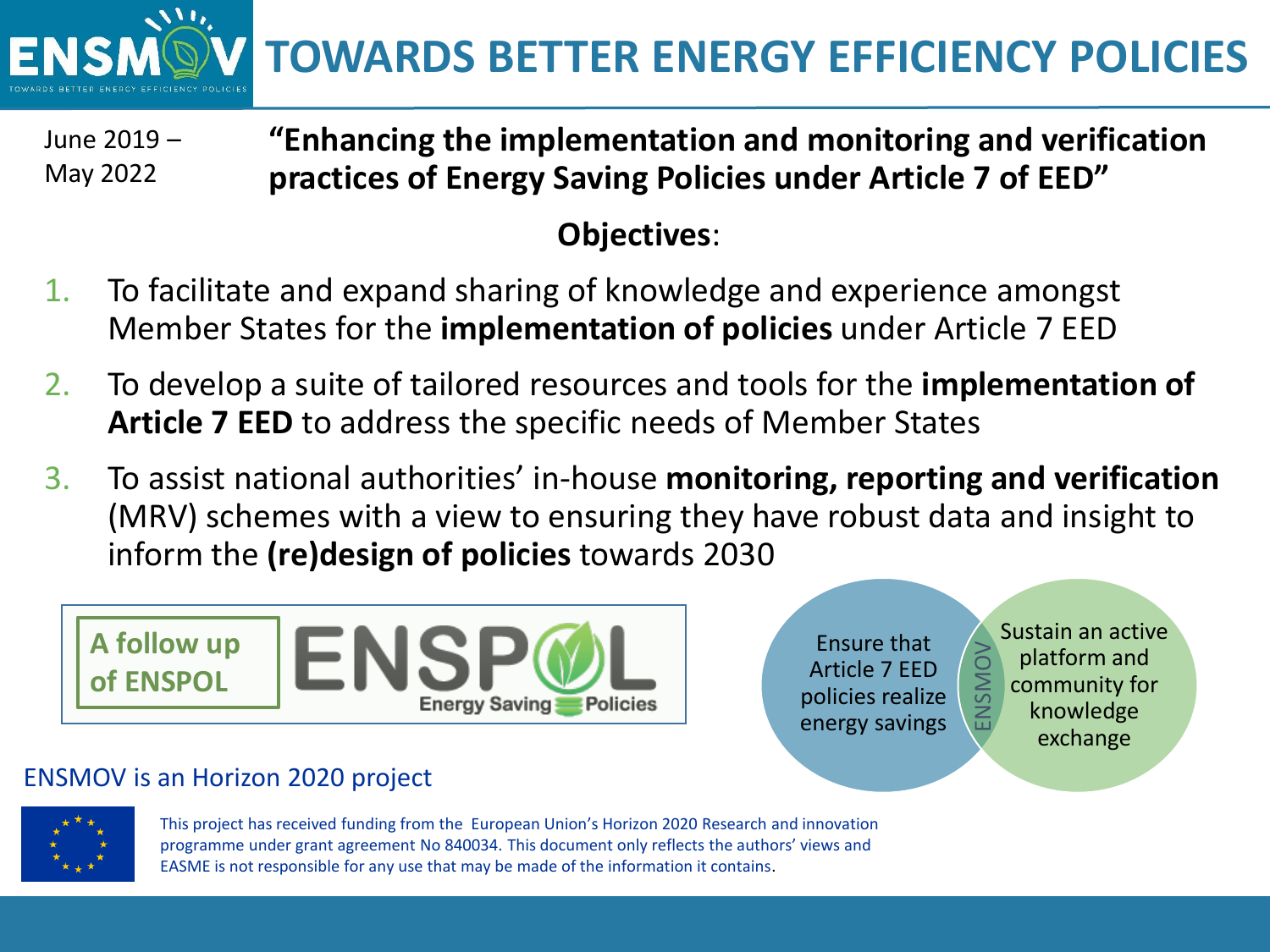**15 PARTNERS, 14 EU COUNTRIES**



 $\mathcal{N}^{(1)}$ 

**ENSA**